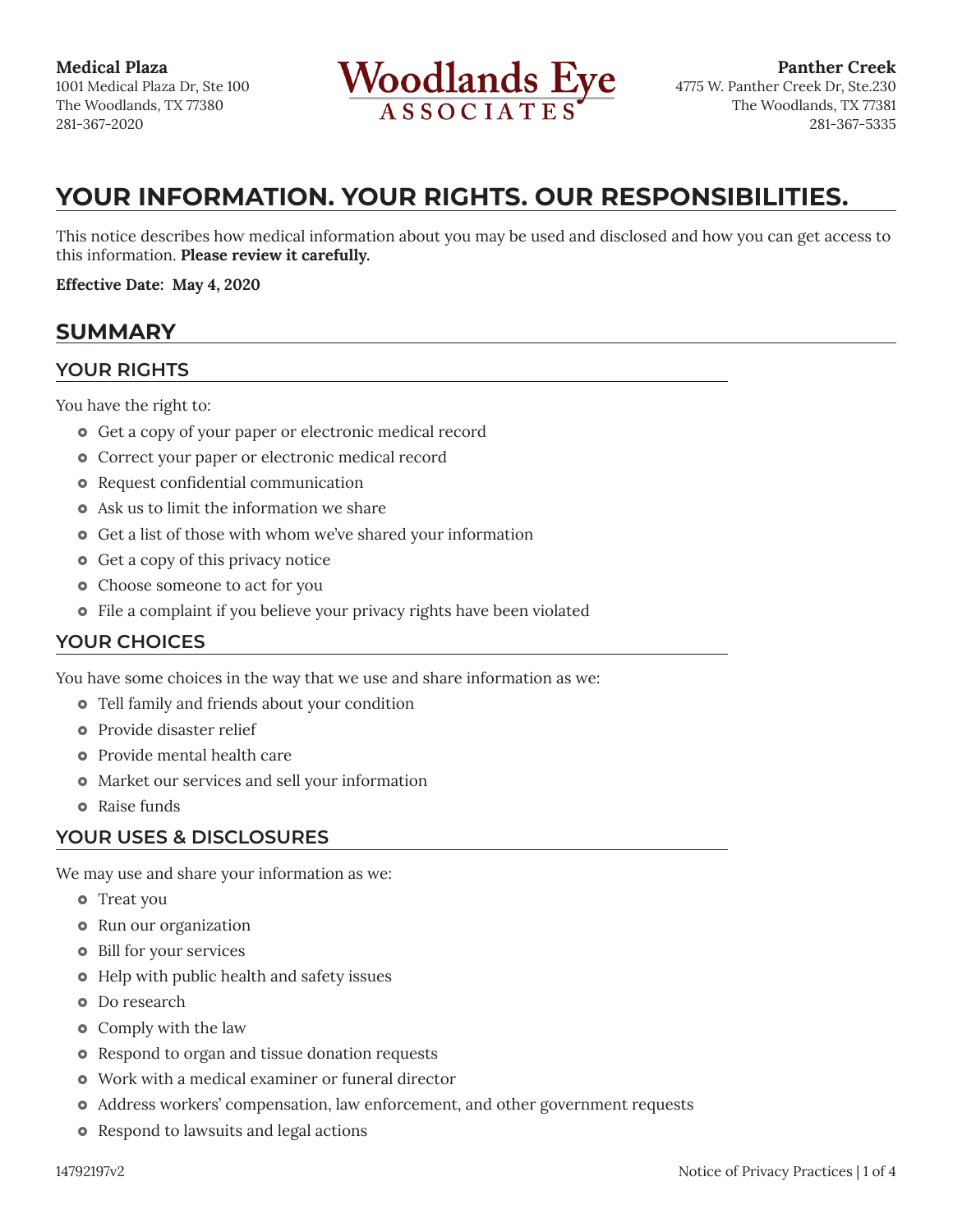# **Medical Plaza**

1001 Medical Plaza Dr, Ste 100 The Woodlands, TX 77380 281-367-2020



# **YOUR RIGHTS**

**When it comes to your health information, you have certain rights.** This section explains your rights and some of our responsibilities to help you.

## } **Get an electronic or paper copy of your medical record**

- You can ask in writing to see or get an electronic or paper copy of your medical record and other health information we have about you. Ask us how to do this.
- We will provide a copy or a summary of your health information, usually within 30 days of your request. We may charge a reasonable, cost-based fee.

## } **Ask us to correct your medical record**

- You can ask us in writing to correct health information about you that you think is incorrect or incomplete. Ask us how to do this.
- $\bullet$  We may say "no" to your request, but we'll tell you why in writing within 60 days.

## } **Request confidential communications**

- You can ask us in writing to contact you in a specific way (for example, home or office phone) or to send mail to a different address. Ask us how to do this.
- We will say "yes" to all reasonable requests.

## } **Ask us to limit what we use or share**

- You can ask us in writing not to use or share certain health information for treatment, payment, or our operations. We are not required to agree to your request, and we may say "no" if it would affect your care.
- If you pay for a service or health care item out-of-pocket in full, you can ask us not to share that information for the purpose of payment or our operations with your health insurer. We will say "yes" unless a law requires us to share that information.

### } **Get a list of those with whom we've shared information**

- You can ask in writing for a list (accounting) of the times we've shared your health information for six years prior to the date you ask, who we shared it with, and why.
- $\bullet$  We will include all the disclosures except for those about treatment, payment, and health care operations, and certain other disclosures (such as any you asked us to make). We'll provide one accounting a year for free but will charge a reasonable, cost-based fee if you ask for another one within 12 months.

### } **Get a copy of this privacy notice**

• You can ask for a paper copy of this notice at any time, even if you have agreed to receive the notice electronically. We will provide you with a paper copy promptly.

### } **Choose someone to act for you**

- If you have given someone medical power of attorney or if someone is your legal guardian, that person can exercise your rights and make choices about your health information.
- $\bullet$  We will make sure the person has this authority and can act for you before we take any action.

# } **File a complaint if you feel your rights are violated**

- You can complain if you feel we have violated your rights by sending a letter to  $\leq$ Practice Name>> Attn: Practice Manager <<Address>>, <<City>>, <<State>> <<Zip>>.
- You can file a complaint with the U.S. Department of Health and Human Services Office for Civil Rights by sending a letter to 200 Independence Avenue, S.W., Washington, D.C. 20201, calling 1-877-696-6775, or visiting www.hhs.gov/ocr/privacy/hipaa/complaints/.
- We will not retaliate against you for filing a complaint.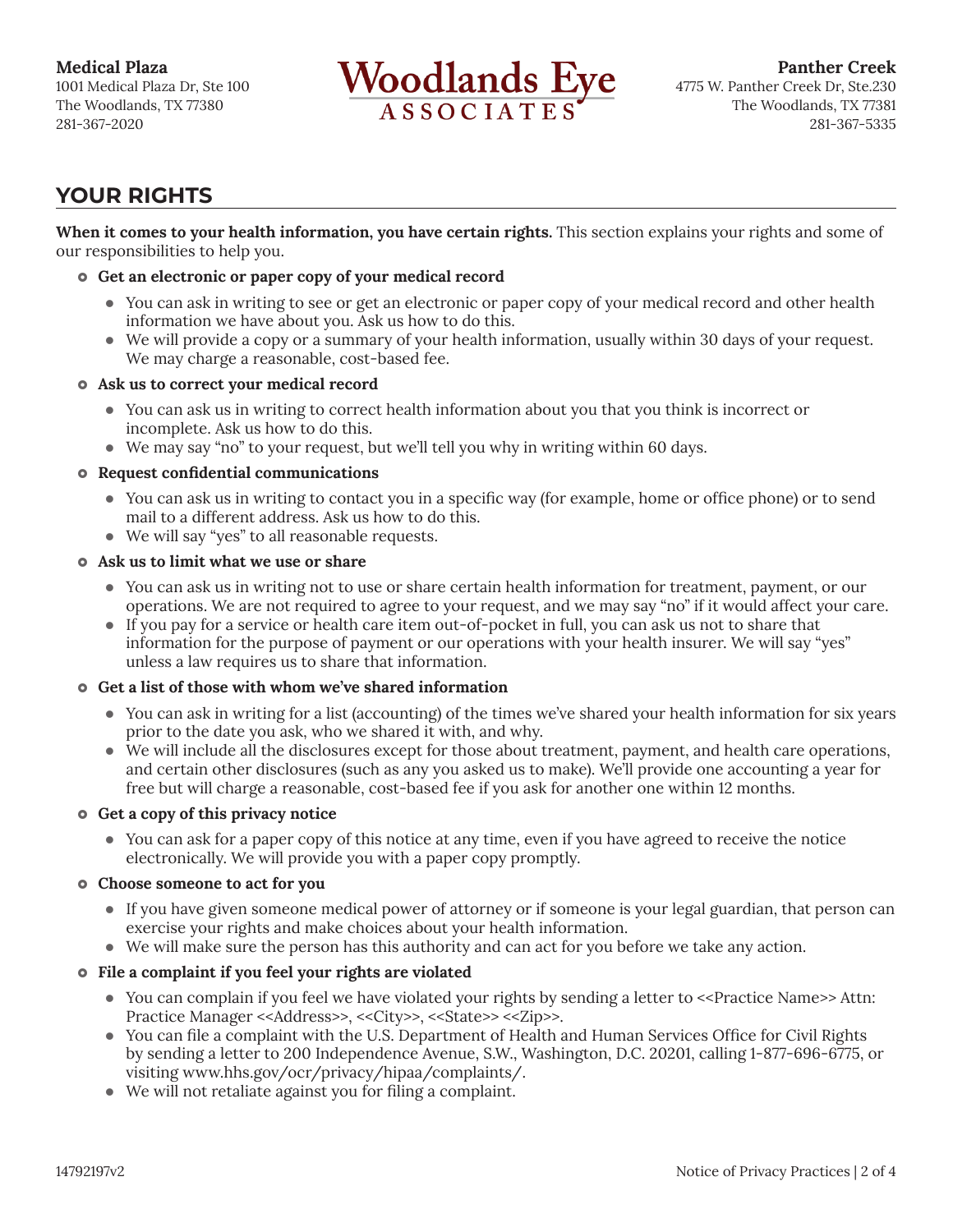# **Medical Plaza**

1001 Medical Plaza Dr, Ste 100 The Woodlands, TX 77380 281-367-2020



# **YOUR CHOICES**

**For certain health information, you can tell us your choices about what we share.** If you have a clear preference for how we share your information in the situations described below, talk to us. Tell us what you want us to do, and we will follow your instructions.

- } **In these cases, you have both the right and choice to tell us to:** 
	- Share information with your family, close friends, or others involved in your care
	- Share information in a disaster relief situation
	- If you are not able to tell us your preference, for example if you are unconscious, we may go ahead and share *your information if we believe it is in your best interest. We may also share your information when needed to lessen a serious and imminent threat to health or safety.*
- } **In these cases we never share your information unless you give us written permission:**
	- Marketing purposes
	- Sale of your information
	- Most sharing of psychotherapy notes

### } **In the case of fundraising:**

- You can ask us in writing to contact you in a specific way (for example, home or office phone) or to send mail to a different address. Ask us how to do this.
- We will say "yes" to all reasonable requests.
- } **Ask us to limit what we use or share**
	- We may contact you for fundraising efforts, but you can tell us not to contact you again

# **OUR USES & DISCLOSURES**

#### **How do we typically use or share your health information?**

We typically use or share your health information in the following ways.

- } **Treat you**
	- $\bullet$  We can use your health information and share it with other professionals who are treating you.
	- **Example:** A doctor treating you for an injury asks another doctor about your overall health condition.

#### } **Run our organization**

- We can use and share your health information to run our practice, improve your care, and contact you when necessary.
- **Example:** We use health information about you to manage your treatment and services.

#### } **Bill for your services**

- We can use and share your health information to bill and get payment from health plans or other entities.
- **Example:** We give information about you to your health insurance plan so it will pay for your services.

### **How else can we use or share your health information?**

We are allowed or required to share your information in other ways – usually in ways that contribute to the public good, such as public health and research. We have to meet many conditions in the law before we can share your information for these purposes. For more information see:

www.hhs.gov/ocr/privacy/hipaa/understanding/consumers/index.html.